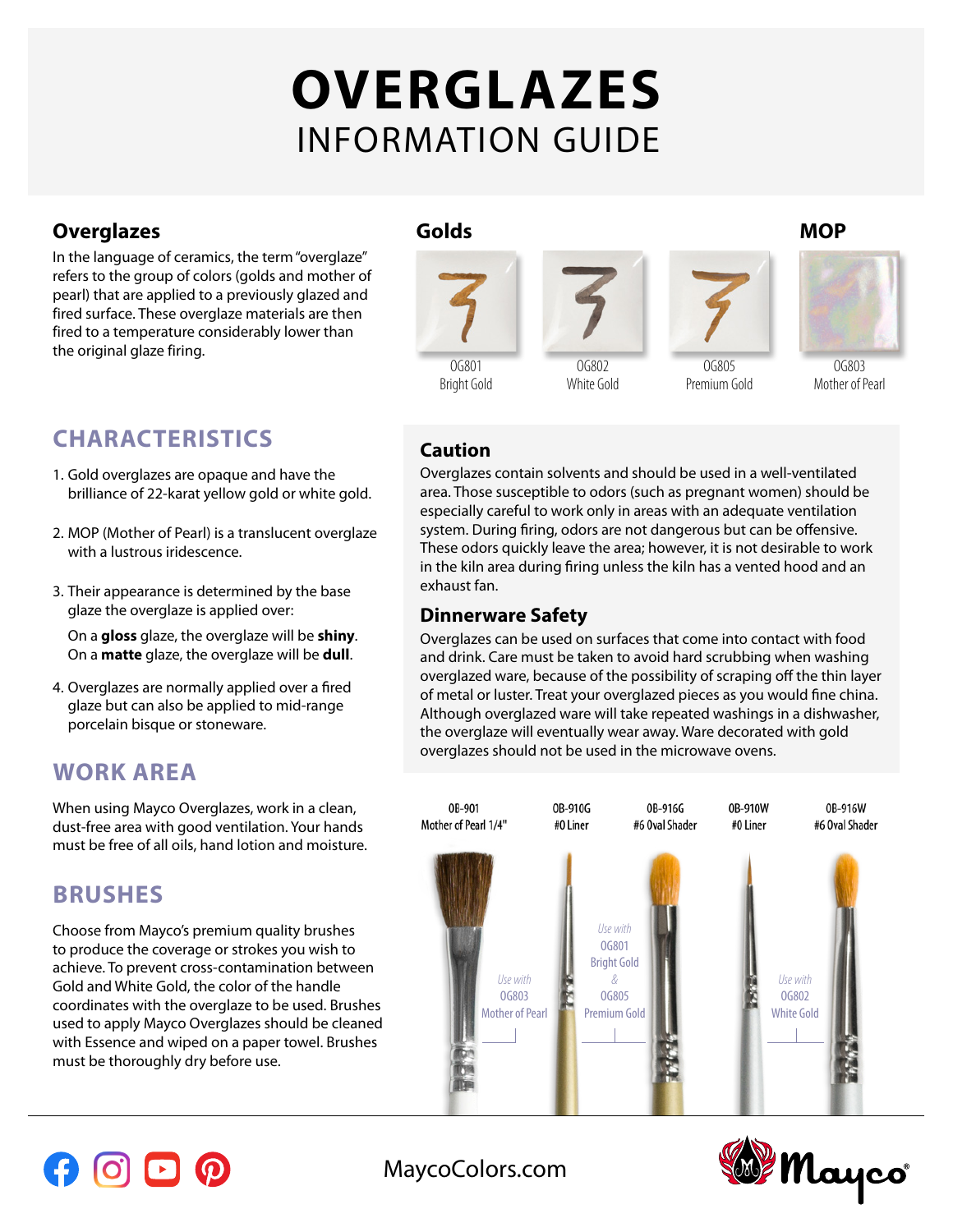# **OVERGLAZES** INFORMATION GUIDE

# **GOLDS APPLICATION**

- 1. Apply an overglaze compatible glaze to cone 04 bisque.
- 2. Fire to cone 06 6.
- 3. Do not stir or shake overglaze
- 4. Place a small amount of overglaze on a glazed palette; apply one smooth coat.
- 5. Try to attain an even tint:
	- a. **Premium Gold** tint should be **red** in color.
	- b. **Bright Gold** tint should be **brown** in color.
	- c. **White Gold** tint should be **green** in color.
- 6. Do not let overglazes pool in an area; brush them out smoothly.
- 7. Clean brush in Essence and let dry.

# **MOP APPLICATION**

- 1. Apply an overglaze compatible glaze to cone 04 bisque.
- 2. Fire to cone 06 6.
- 3. Do not stir or shake overglaze.
- 4. Place a small amount of overglaze on a glazed palette:
	- a. For a swirled look, swirl on one coat, overlapping strokes.
	- b. For a smooth look, brush on all strokes in the same direction.
- 5. Correct application should produce a light blue tint.
- 6. Do not let overglazes pool in an area; brush them out smoothly.
- 7. Clean brush in Essence and let dry.

## **Tips**

- 1. If overglazes are accidentally applied on the wrong area, dip a cotton swab in Essence and wipe off misplaced color.
- 2. If any areas are missed, go back and touch up before the metallic or the luster overglazes dry.
- 3. For solid coverage with Premium Gold or Bright Gold, use either a yellow glaze or a yellow underglaze for best results; for solid coverage with White Gold, use a gray glaze or a gray underglaze.

#### **Firing**

- 1. Overglazes dry in about one hour but overglazed ware can be fired while still wet. The kiln must be clean, wellventilated (do not overload) and follow a normal firing schedule.
- 2. Overglazed items should be stilted for firing:
	- a. Fire **golds** to witness **cone 019 018**.
	- b. Fire **MOP** to witness **cone 020**.
- 3. Fire on fast for an electric kiln. For manual kilns, operate on "low" for 45 minutes with the peepholes removed and the kiln lid fully open. The lid is then lowered to about 6 inch, and the kiln is turned up to "medium" for 45 minutes or until all smoke and odors have disappeared. The kiln is then turned on "high" and the lid lowered to about 1 inch. When the kiln is turned off, the lid and peepholes are closed.

*Note: When using golds and MOP on the same piece, it is best to apply the golds first, fire to witness cone 019-018, and then apply the MOP and refire to witness cone 020.*

# **Working with Essence**

OA901 Essence is used to thin overglazes, or re-wet dried out overglazes on brushes or inside the bottle. Other cleaning agents may contain water or solvents, resulting in the separation of overglaze during subsequent applications. You can clean brush in Essence and let dry, but it is wasteful to throw away gold. So, when done lustering, wrap the brush in foil, when you need to use it a few drops of Essence will bring the luster back.